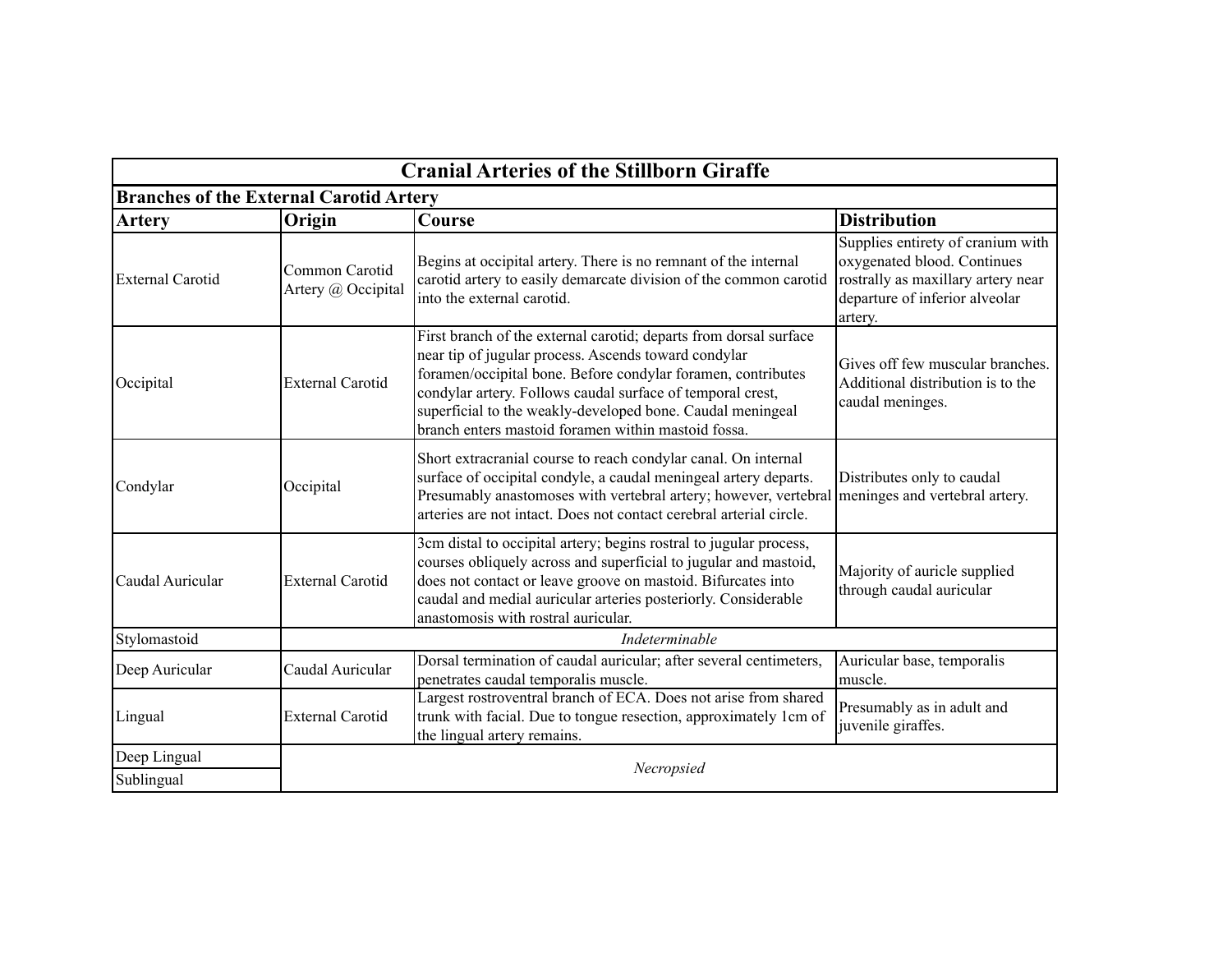| Facial                        | <b>External Carotid</b> | Originates from rostroventral wall of external carotid, a short<br>distance from the stalk of the lingual artery. Courses rostrally,<br>becoming superficial within a concavity between the angle and<br>body of the mandible. Presumably follows pattern of adult giraffe.<br>Bifurcates superficial to the mandibular molar row into rostral and mandibular molar row; however, | Difficult to assess dorsal<br>distribution given degree of<br>necropsy (entirety of buccal<br>region was transected). Course is<br>obscured anterior to the                                                        |
|-------------------------------|-------------------------|-----------------------------------------------------------------------------------------------------------------------------------------------------------------------------------------------------------------------------------------------------------------------------------------------------------------------------------------------------------------------------------|--------------------------------------------------------------------------------------------------------------------------------------------------------------------------------------------------------------------|
| Mandibular Labial             | Facial                  | dorsal coursing branches. Terminations are not perfused.<br>Originates from bifurcation of facial artery; incompletely<br>perfused.                                                                                                                                                                                                                                               | bifurcation follows pattern of<br>adult giraffe.<br>Incompletely perfused.<br>Distribution presumed similar to                                                                                                     |
| Maxillary Labial              | Facial                  | Originates from bifurcation of facial artery; incompletely<br>perfused.                                                                                                                                                                                                                                                                                                           | adult giraffe (inferior labium).<br>Incompletely perfused.<br>Distribution presumed similar to<br>adult giraffe (superior labium).<br>Superior labium receives most<br>arterial blood from infraorbital<br>artery. |
| Superficial Temporal          | <b>External Carotid</b> | Last retromandibular branch of the external carotid. From<br>proximal to distal, parent artery to the transverse facial (first<br>rostral branch), rostral auricular (first caudal branch), lacrimal<br>(second rostral branch), and cornual artery (dorsal continuation).                                                                                                        | Lateral face over masseter<br>muscle, lateral orbit, orbicularis<br>oculi muscle, meninges, base of<br>auricle, ossicone.                                                                                          |
| <b>Transverse Facial</b>      | Superficial<br>Temporal | First rostral branch of the superficial temporal. Arises several<br>centimeters below the rostral auricular. Short distribution across<br>lateral face. Deeper branches pierce the superficial surface of<br>caudodorsal masseter muscle, superficial branches supply the<br>parotid gland.                                                                                       | Masseter muscle, parotid gland.                                                                                                                                                                                    |
| Lacrimal                      | Superficial<br>Temporal | Caudal to the dorsolateral margin of the orbit, the lacrimal artery<br>departs from the superficial temporal. Supplies the lacrimal gland, Lacrimal gland, palpebrae,<br>superior and inferior lateral palpebrae and orbicularis oculi<br>muscles.                                                                                                                                | orbicularis oculi muscles.                                                                                                                                                                                         |
| Lateral Superior<br>Palpebral | Superficial<br>Temporal | Originates as termination of lacrimal artery; shares a common<br>trunk with the lateral inferior palpebral at the level of contact<br>between the frontal and zygomatic portions of the lateral orbital<br>bar. Supplies upper palpebrum, lacrimal gland, and lateral<br>orbicularis occuli muscle.                                                                               | Superior palpebrum, lacrimal<br>gland, and orbicularis oculi<br>muscle.                                                                                                                                            |
| Lateral Inferior palpebral    | Superficial<br>Temporal | Ventral termination of the lacrimal artery, coursing toward and<br>within the inferior palpebrum.                                                                                                                                                                                                                                                                                 | Inferior palpebrum and<br>orbicularis oculi muscle.                                                                                                                                                                |
| Anterior Tympanic             |                         | Indeterminable                                                                                                                                                                                                                                                                                                                                                                    |                                                                                                                                                                                                                    |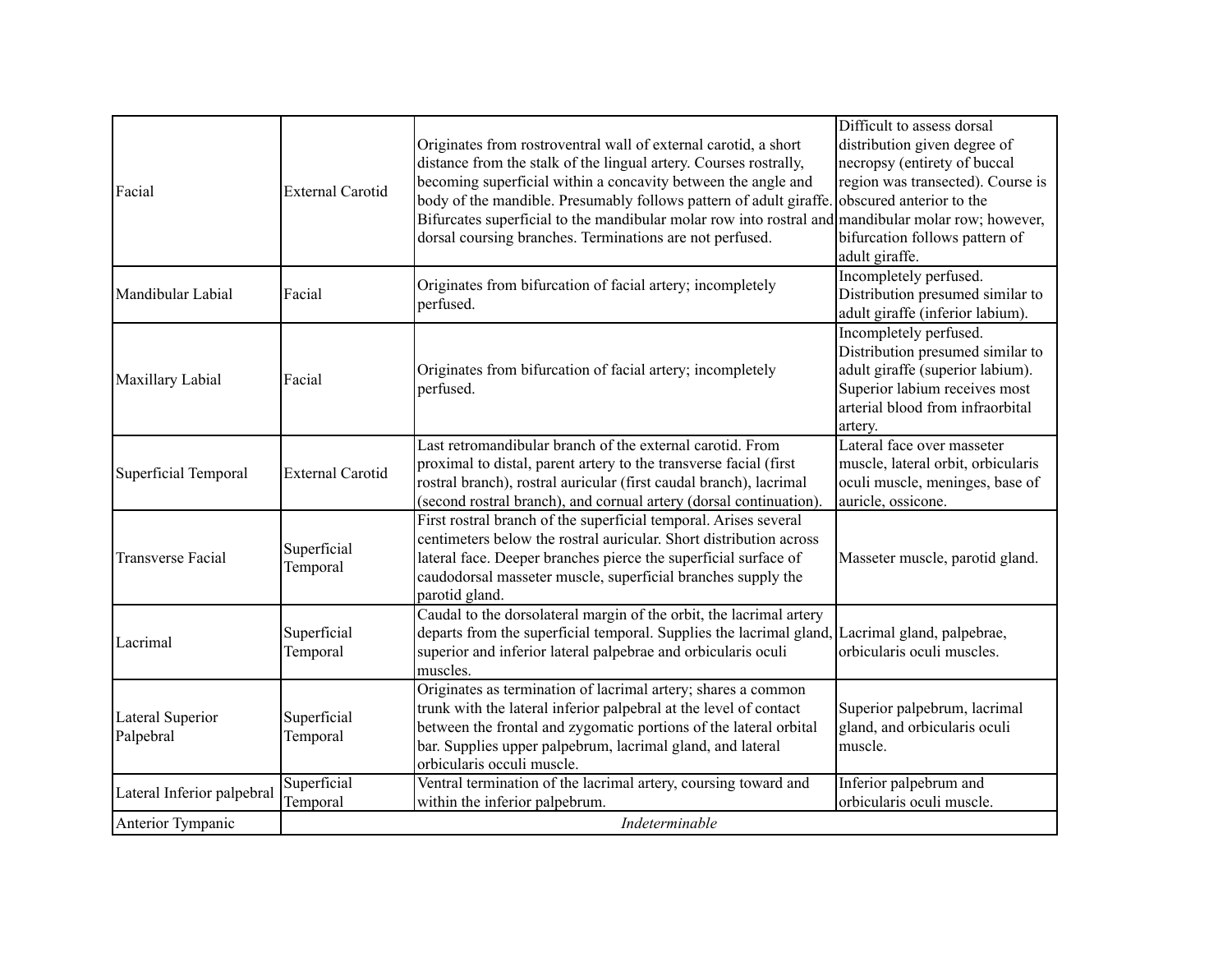| Middle Meningeal                        | Superficial<br>Temporal  | Enters large, open temporal meatus via post glenoid foramen.<br>Distributes across caudolateral meninges after exiting the internal<br>opening of the temporal meatus, dorsal to the petrosal.                                                                                                                                                                                                                                                                | Caudolateral meninges.                                                                     |
|-----------------------------------------|--------------------------|---------------------------------------------------------------------------------------------------------------------------------------------------------------------------------------------------------------------------------------------------------------------------------------------------------------------------------------------------------------------------------------------------------------------------------------------------------------|--------------------------------------------------------------------------------------------|
| Cornual (Ossicone)                      | Superficial<br>Temporal  | Dorsal termination of the superficial temporal artery, and major<br>supplicant of the incipient ossicone. Extensive plexus underlies<br>lens of connective tissue.                                                                                                                                                                                                                                                                                            | Ossicone and frontal/parietal<br>bones at base.                                            |
| Rostral Auricular                       | Superficial<br>Temporal  | Major caudal branch of the superficial temporal, originating<br>ventral to the zygoma. Shortly after origin, large branch departs<br>and enters temporal meatus (middle meningeal artery). Superficial Parotid gland, temporalis muscle,<br>branches supply the dorsal portion of the parotid gland and the<br>vengral margin of the auricle. Ramifies caudal portion of<br>temporalis muscle before reaching the auricle. Terminates near<br>base of auricle | auricular base, auricle, meninges<br>(indirect).                                           |
|                                         |                          |                                                                                                                                                                                                                                                                                                                                                                                                                                                               |                                                                                            |
| <b>Branches of the Maxillary Artery</b> |                          |                                                                                                                                                                                                                                                                                                                                                                                                                                                               |                                                                                            |
| Inferior Alveolar                       | Maxillary                | Originates from ventral surface of the MA between the superficial<br>and deep temporal vessels. Courses laterally to enter the<br>mandibular canal, wherein branches depart for the alveoli of the<br>mandibular dentition. Terminates superficially as the mental<br>artery, and rostrally by supplying the lower incisors.                                                                                                                                  | Roots of mandibular dentition;<br>continues as mental artery to<br>supply inferior labium. |
| Mental                                  | <b>Inferior Alveolar</b> | Incompletely perfused, but presumed to be the predominant<br>source of oxygenated blood to lower lip.                                                                                                                                                                                                                                                                                                                                                         | Inferior labium.                                                                           |
| Caudal Deep Temporal                    | Maxillary                | Direct tributary of the maxillary artery that arises almost<br>immediately dorsal to the inferior alveolar. Incompletely<br>perfused; course presumed similar as juvnile and adult giraffes.                                                                                                                                                                                                                                                                  | Temporalis and masseter muscles,<br>temporomandibular joint.                               |
| Masseteric                              | Caudal Deep<br>Temporal  | Traverses mandibular incisure (between coronoid and condylar<br>processes) to immediately supply masseter.                                                                                                                                                                                                                                                                                                                                                    | Masseter muscle.                                                                           |
| Ramus Anastomoticus                     | Maxillary                | Arises from the maxillary artery, ascends toward basicranium and<br>enters via the foramen ovale to ramify the carotid rete.                                                                                                                                                                                                                                                                                                                                  | Carotid rete.                                                                              |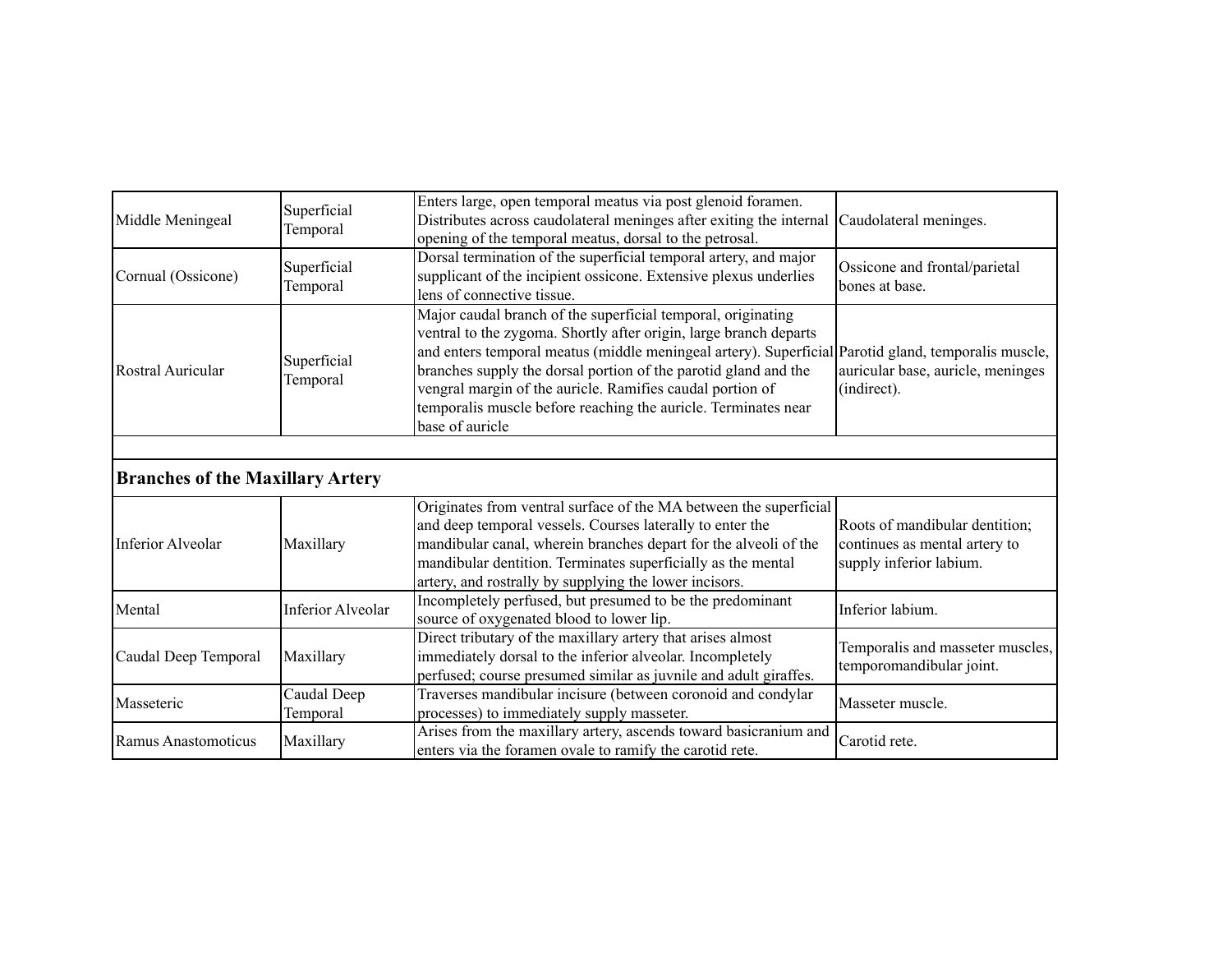| Buccal                | Maxillary                      | Stems from ventral surface of maxillary artery in close proxy to<br>the arteria anastomotica/external ophthalmic trunk. Courses<br>through the pterygopalatine fossa, between the rostral border of<br>the masseter and the maxillary tuberosity. Before reaching the<br>maxillary tuberosity, two arteries depart from the buccal: the<br>rostral deep temporal artery dorsally and the pterygoid branches<br>ventrally. After exiting the fossa between the masseter and<br>maxillary tuberosity, the proximal course is indistinguishable due<br>to incomplete perfusion. | Lateral face, buccinator muscle.                                    |
|-----------------------|--------------------------------|------------------------------------------------------------------------------------------------------------------------------------------------------------------------------------------------------------------------------------------------------------------------------------------------------------------------------------------------------------------------------------------------------------------------------------------------------------------------------------------------------------------------------------------------------------------------------|---------------------------------------------------------------------|
| Pterygoid Branches    | Maxillary/Buccal               | Near contact between buccal and maxillary artery, pterygoid<br>branches depart from ventral surface of buccal. Supplies<br>pterygoid muscles. Extensively dendritic within muscular<br>parenchyma.                                                                                                                                                                                                                                                                                                                                                                           | Pterygoid muscles.                                                  |
| Rostral Deep Temporal | Buccal                         | Small artery originating from dorsal surface of buccal a. proximal<br>to the coronoid process/anterior border of mandibular ramus.<br>Short course on deep surface of the temporalis m. near its<br>insertion on the coronoid.                                                                                                                                                                                                                                                                                                                                               | Distal tendon and muscle of<br>temporalis.                          |
| Arteria Anastomotica  | Maxillary                      | Originates near the external ophthalmic artery, within the external<br>rostral continuation of the carotid rete. Courses caudally and<br>enters the cranium via the foramen ovale. Supplies caudal carotid<br>rete. Contributes hypophyseal vessel.                                                                                                                                                                                                                                                                                                                          | Carotid rete.                                                       |
| External Ophthalmic   | Maxillary/rami<br>anastomotica | The external ophthalmic artery is a large tributary from the<br>superior surface of the maxilliary artery. It shares a common trunk<br>with the rami anastomotica, as such its origin is close to the<br>foramen orbitorotundum. The external ophthalmic courses to the<br>apex of the orbit in close association to the orbitosphenoid. Its<br>tributaries are described below (see: Arterial Supply to the Eye<br>and Orbit).                                                                                                                                              | Majority of orbit, eyeball, and<br>periorbita.                      |
| Infraorbital          | Maxillary                      | Rostral continuation of maxillary artery. From pterygopalatine<br>fossa, enters infraorbital canal; distributes to alveoli of maxillary<br>dentition; exits via infraorbital foramen and contributes to<br>rostrolateral nasal and maxillary labial circulation.                                                                                                                                                                                                                                                                                                             | Alveoli of cheek teeth, nasal and<br>maxillary labial soft tissues. |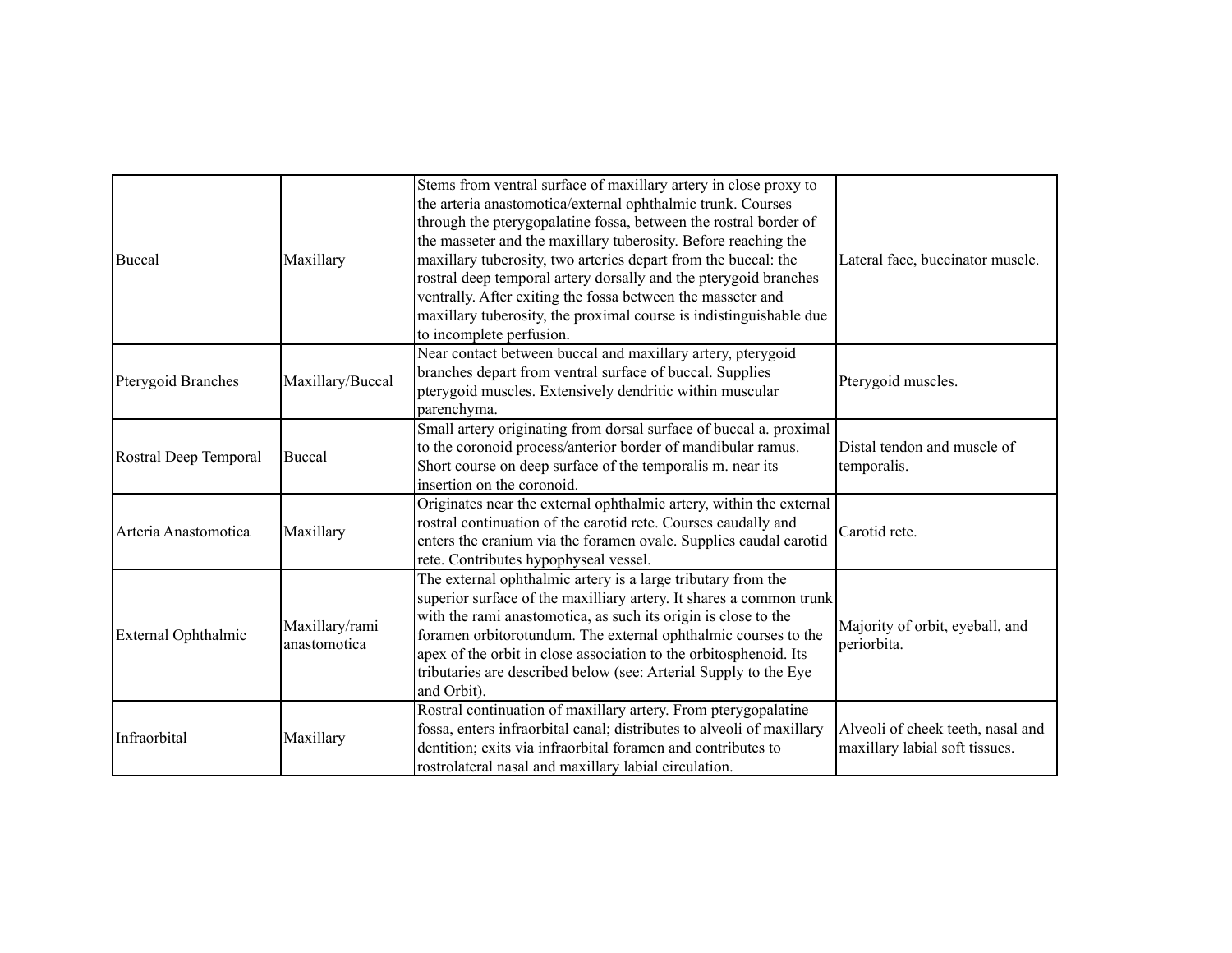| Malar                        | Infraorbital   | At the rostral border of the orbit, the malar departs the infraorbital<br>and courses dorsomedially. Near the ventral margin of the orbit,<br>the medial inferior palpebral departs laterally, along with several<br>ventrally-coursing vessels bound for the orbicularis oculi muscle.<br>As the malar continues superiorly, it departs into 3 heavily<br>branching and anastomotic terminals. Caudally, the artery to the<br>angle of the eye extensively perfuses the tissues overlying the<br>dorsal margin of the orbit and the frontal. It anastomoses with the<br>superficial temporal/cornual. The rostral termination is the caudal<br>lateral nasal, which anastomoses with the rostral lateral nasal<br>anteriorly and the superior termination of the parent artery<br>dorsally. The superior termination is the aptly named dorsal nasal<br>artery. | Lower eyelid and orbicularis oculi<br>m., ventral, medial, and<br>dorsomedial margins of the orbit;<br>rostral frontal bone; dorsal and<br>caudal portions of the nasal<br>region. |
|------------------------------|----------------|------------------------------------------------------------------------------------------------------------------------------------------------------------------------------------------------------------------------------------------------------------------------------------------------------------------------------------------------------------------------------------------------------------------------------------------------------------------------------------------------------------------------------------------------------------------------------------------------------------------------------------------------------------------------------------------------------------------------------------------------------------------------------------------------------------------------------------------------------------------|------------------------------------------------------------------------------------------------------------------------------------------------------------------------------------|
| Rostral Lateral Nasal        | Malar          | Dorsal termination of the malar; Courses caudally toward<br>ossicone. Provides collateral circulation to base of ossicone and<br>anastomoses freely with deeper branches of the superficial<br>temporal.                                                                                                                                                                                                                                                                                                                                                                                                                                                                                                                                                                                                                                                         | Apex of nasal region; dorsal<br>margin of orbit; base of ossicone;<br>deep rostral border of temporalis<br>muscle.                                                                 |
| Dorsal Nasal                 | Malar          | Malar ascends near ventromedial wall of orbit, turns medial at<br>lacrimal fossa and continues as lateral nasal. Near its origin,<br>several branches pierce the skull to enter the extensive frontal<br>sinuses.                                                                                                                                                                                                                                                                                                                                                                                                                                                                                                                                                                                                                                                | Lateral nasal region; mucosa of<br>frontal sinuses.                                                                                                                                |
| Descending Palatine          | Maxillary      | Rostral termination of maxillary artery / bifurcation with<br>infraorbital. Contributes greater, lesser, and sphenopalatine<br>arteries.                                                                                                                                                                                                                                                                                                                                                                                                                                                                                                                                                                                                                                                                                                                         | Hard and soft palates, nasal<br>mucosa, and maxilloturbinals.                                                                                                                      |
| Accessory Lesser<br>Palatine | Indeterminable |                                                                                                                                                                                                                                                                                                                                                                                                                                                                                                                                                                                                                                                                                                                                                                                                                                                                  |                                                                                                                                                                                    |
| Lesser palatine              |                | From descending palatine, courses ventrally through lesser<br>palatine foramen/canal. Within muscles and connective tissue of<br>soft palate, courses caudally and toward midline on internal<br>Descending palatine surface of horizontal palatine. At midline, joins contralateral<br>lesser palatine. Continues caudally with major branch reaching<br>the uvula and lateral branches that ramify the pharyngeal<br>vasculature (including direct derivatives of lingual artery).                                                                                                                                                                                                                                                                                                                                                                             | Soft palate, pharynx.                                                                                                                                                              |